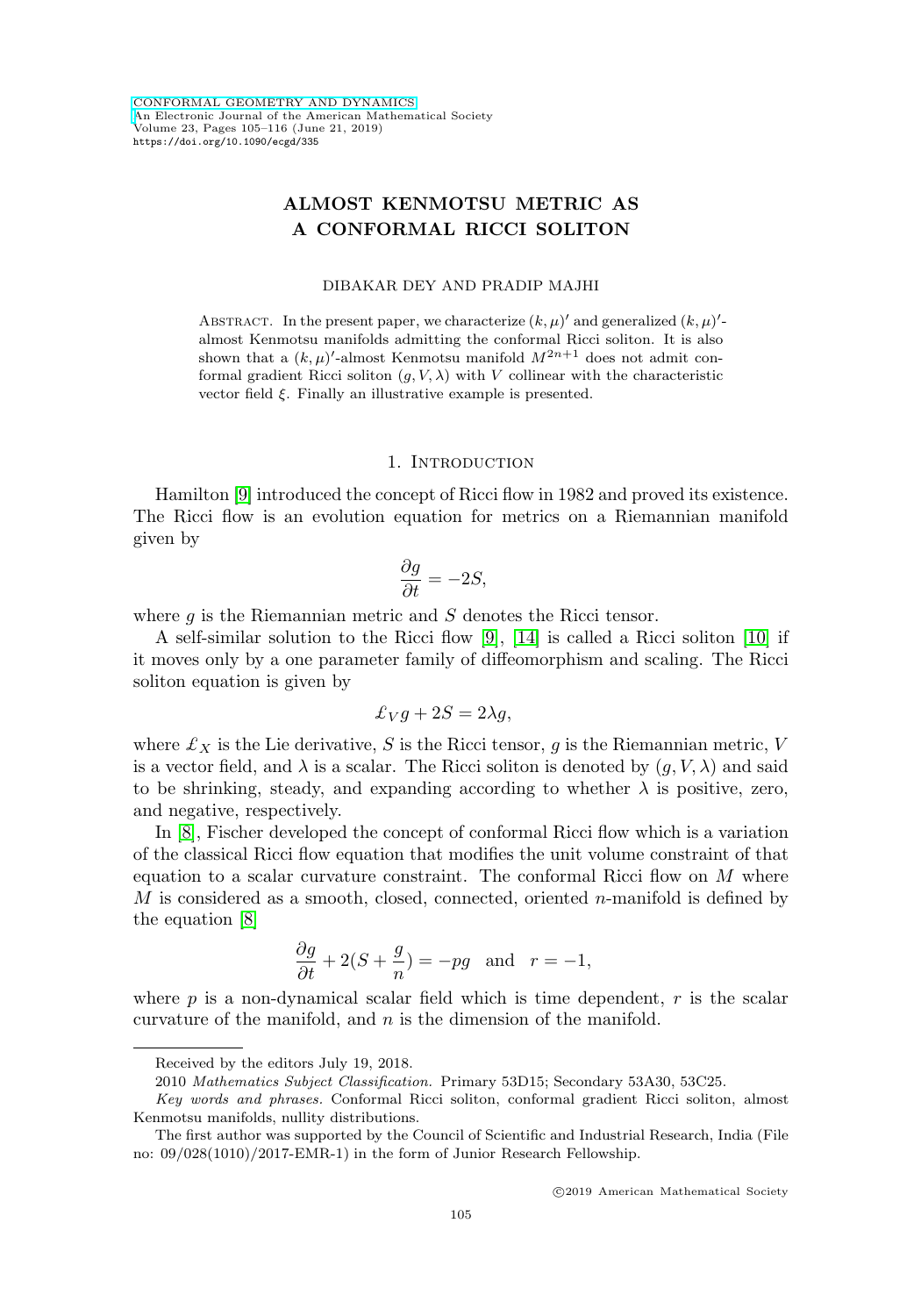In 2015, Basu and Bhattacharyya [\[1\]](#page-10-0) introduced the notion of the conformal Ricci soliton equation on Kenmotsu manifold  $M^{2n+1}$  as

<span id="page-1-2"></span>(1.1) 
$$
\pounds_V g + 2S = [2\lambda - (p + \frac{2}{2n+1})]g,
$$

where  $\lambda$  is constant.

The equation is the generalization of the Ricci soliton equation and it also satisfies the conformal Ricci flow equation. It was later studied by Dutta et al. [\[7\]](#page-11-4) in Lorentzian  $\alpha$ -Sasakian manifolds and Nagaraja and Venu [\[12\]](#page-11-5) in f-Kenmotsu manifolds.

A conformal Ricci soliton is said to be a conformal gradient Ricci soliton if the vector field  $V$  is a gradient of some smooth function on a manifold  $M$ . In this case, the conformal gradient Ricci soliton is given by

(1.2) 
$$
\nabla \nabla f + S = [2\lambda - (p + \frac{2}{2n+1})]g,
$$

where  $f$  is the gradient of the potential vector field  $V$ .

<span id="page-1-3"></span>The paper is organized as follows.

After preliminaries, in Section [2,](#page-1-0) we consider a conformal Ricci soliton on  $(k, \mu)'$ and generalized  $(k, \mu)'$ -almost Kenmotsu manifolds. Section [3](#page-3-0) deals with a conformal gradient Ricci soliton on  $(k, \mu)'$ -almost Kenmotsu manifolds. Finally, in Section [4,](#page-7-0) an example is presented which verifies our theorem.

## 2. Preliminaries

<span id="page-1-0"></span>A  $(2n + 1)$ -dimensional differentiable manifold M is said to have a  $(\phi, \xi, \eta)$ structure or an almost contact structure if it admits a  $(1, 1)$  tensor field  $\phi$ , a characteristic vector field  $\xi$ , and a 1-form  $\eta$  satisfying ([\[2\]](#page-10-1), [\[3\]](#page-10-2)),

<span id="page-1-1"></span>(2.1) 
$$
\phi^2 = -I + \eta \otimes \xi, \ \eta(\xi) = 1,
$$

where I denote the identity endomorphism. Here also  $\phi \xi = 0$  and  $\eta \circ \phi = 0$ ; both can be derived from [\(2.1\)](#page-1-1) easily.

If a manifold M with a  $(\phi, \xi, \eta)$ -structure admits a Riemannian metric g such that

$$
g(\phi X, \phi Y) = g(X, Y) - \eta(X)\eta(Y)
$$

for any vector fields  $X, Y$  on  $M$ , then  $M$  is said to be an almost contact metric manifold. The fundamental 2-form  $\Phi$  on an almost contact metric manifold is defined by  $\Phi(X, Y) = g(X, \phi Y)$  for any X, Y on M. The condition for an almost contact metric manifold being normal is equivalent to the vanishing of the  $(1, 2)$ type torsion tensor  $N_{\phi}$ , defined by  $N_{\phi} = [\phi, \phi] + 2d\eta \otimes \xi$ , where  $[\phi, \phi]$  is the Nijenhuis tensor of  $\phi$  [\[2\]](#page-10-1). Recently in [\[4\]](#page-10-3), [\[5\]](#page-10-4), [\[6\]](#page-10-5), [\[13\]](#page-11-6), almost contact metric manifolds such that  $\eta$  is closed and  $d\Phi = 2\eta \wedge \Phi$  are studied and they are called almost Kenmotsu manifolds. Obviously, a normal almost Kenmotsu manifold is a Kenmotsu manifold. Also Kenmotsu manifolds can be characterized by  $(\nabla_X \phi)Y = g(\phi X, Y)\xi - \eta(Y)\phi X$ for any vector fields X,Y. It is well known [\[11\]](#page-11-7) that a Kenmotsu manifold  $M^{2n+1}$ is locally a warped product  $I \times_f N^{2n}$  where  $N^{2n}$  is a Kähler manifold, I is an open interval with coordinate t, and the warping function f, defined by  $f = ce^t$  for some positive constant c. Let us denote the distribution orthogonal to  $\xi$  by  $\mathcal D$  and defined by  $\mathcal{D} = \text{Ker}(\eta) = \text{Im}(\phi)$ . In an almost Kenmotsu manifold, since  $\eta$  is closed,  $\mathcal{D}$  is an integrable distribution.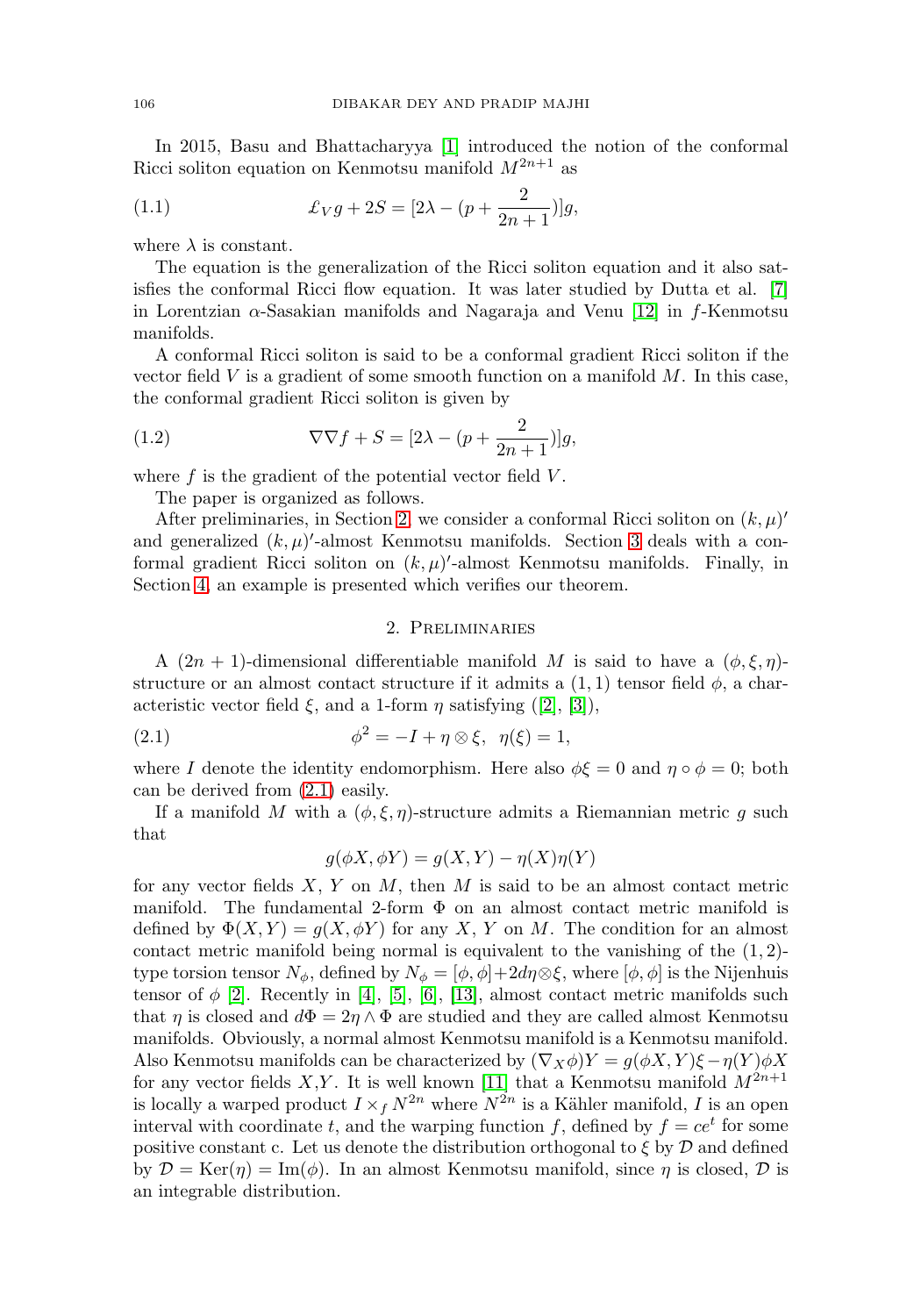Let  $M^{2n+1}$  be an almost Kenmotsu manifold. We denote by  $h = \frac{1}{2} \mathcal{L}_{\xi} \phi$  and  $l = R(\cdot, \xi)\xi$  on  $M^{2n+1}$ . The tensor fields l and h are symmetric operators and satisfy the following relations [\[13\]](#page-11-6):

(2.2) 
$$
h\xi = 0, l\xi = 0, \text{tr}(h) = 0, \text{tr}(h\phi) = 0, h\phi + \phi h = 0,
$$

<span id="page-2-3"></span>(2.3) 
$$
\nabla_X \xi = X - \eta(X)\xi - \phi h X (\Rightarrow \nabla_\xi \xi = 0),
$$

(2.4) 
$$
\phi l \phi - l = 2(h^2 - \phi^2),
$$

<span id="page-2-0"></span>(2.5) 
$$
R(X,Y)\xi = \eta(X)(Y - \phi hY) - \eta(Y)(X - \phi hX) + (\nabla_Y \phi h)X - (\nabla_X \phi h)Y
$$

for any vector fields X, Y. The  $(1,1)$ -type symmetric tensor field  $h' = h \circ \phi$  is anti-commuting with  $\phi$  and  $h' \xi = 0$ . Also it is clear that ([\[4\]](#page-10-3), [\[16\]](#page-11-8))

<span id="page-2-7"></span>(2.6) 
$$
h = 0 \Leftrightarrow h' = 0, \ \ h'^2 = (k+1)\phi^2 (\Leftrightarrow h^2 = (k+1)\phi^2).
$$

In [\[4\]](#page-10-3), Dileo and Pastore introduced the notion of  $(k, \mu)'$ -nullity distribution, on an almost Kenmotsu manifold  $(M^{2n+1}, \phi, \xi, \eta, g)$ , which is defined for any  $p \in M$  and  $k, \mu \in \mathbb{R}$  as follows:

<span id="page-2-1"></span>
$$
N_p(k,\mu)' = \{ Z \in T_p(M) : R(X,Y)Z = k[g(Y,Z)X - g(X,Z)Y] + \mu[g(Y,Z)h'X - g(X,Z)h'Y] \}.
$$

The above notion is called generalized nullity distributions when one allows  $k, \mu$  to be smooth functions.

Let  $X \in \mathcal{D}$  be the eigenvector of h' corresponding to the eigenvalue  $\alpha$ . Then from [\(2.5\)](#page-2-0) it is clear that  $\alpha^2 = -(k+1)$ , a constant. Therefore  $k \leq -1$  and nom (2.5) it is clear that  $\alpha = -(\kappa + 1)$ , a constant. Therefore  $\kappa \le -1$  and  $\alpha = \pm \sqrt{-k-1}$ . We denote by  $[\alpha]'$  and  $[-\alpha]'$  the corresponding eigenspaces related to the non-zero eigenvalue  $\alpha$  and  $-\alpha$  of h', respectively. In [\[4\]](#page-10-3), it is proved that in a  $(k,\mu)'$ -almost Kenmotsu manifold  $M^{2n+1}$  with  $h' \neq 0, k < -1, \mu = -2$ , and Spec(h') = {0,  $\alpha$ , - $\alpha$ } with 0 as a simple eigenvalue and  $\alpha = \sqrt{-k-1}$ . Also

<span id="page-2-5"></span>(2.8) 
$$
(\nabla_X h')Y = -g(h'X + h'^2X, Y)\xi - \eta(Y)(h'X + h'^2X).
$$

In [\[15\]](#page-11-9), Wang and Liu proved that for a  $(k, \mu)'$ -almost Kenmotsu manifold  $M^{2n+1}$ with  $h' \neq 0$ , the Ricci operator Q of  $M^{2n+1}$  is given by

<span id="page-2-4"></span>(2.9) 
$$
Q = -2ni d + 2n(k+1)\eta \otimes \xi - 2nh'.
$$

Moreover, the scalar curvature of  $M^{2n+1}$  is  $2n(k-2n)$ . From [\(2.7\)](#page-2-1), we have

<span id="page-2-2"></span>(2.10) 
$$
R(X,Y)\xi = k[\eta(Y)X - \eta(X)Y] + \mu[\eta(Y)h'X - \eta(X)h'Y],
$$

where  $k, \mu \in \mathbb{R}$ . Also we get from  $(2.10)$ 

<span id="page-2-9"></span>
$$
(2.11) \quad R(\xi, X)Y = k[g(X, Y)\xi - \eta(Y)X] + \mu[g(h'X, Y)\xi - \eta(Y)h'X].
$$

Contracting  $X$  in  $(2.10)$ , we have

<span id="page-2-8"></span>
$$
(2.12) \tS(Y,\xi) = 2nk\eta(Y).
$$

Using  $(2.3)$ , we have

<span id="page-2-6"></span>(2.13) 
$$
(\nabla_X \eta)Y = g(X, Y) - \eta(X)\eta(Y) + g(h'X, Y).
$$

For further details on almost Kenmotsu manifolds, we refer the reader to go through the references  $([15]-[18])$  $([15]-[18])$  $([15]-[18])$  $([15]-[18])$  $([15]-[18])$ .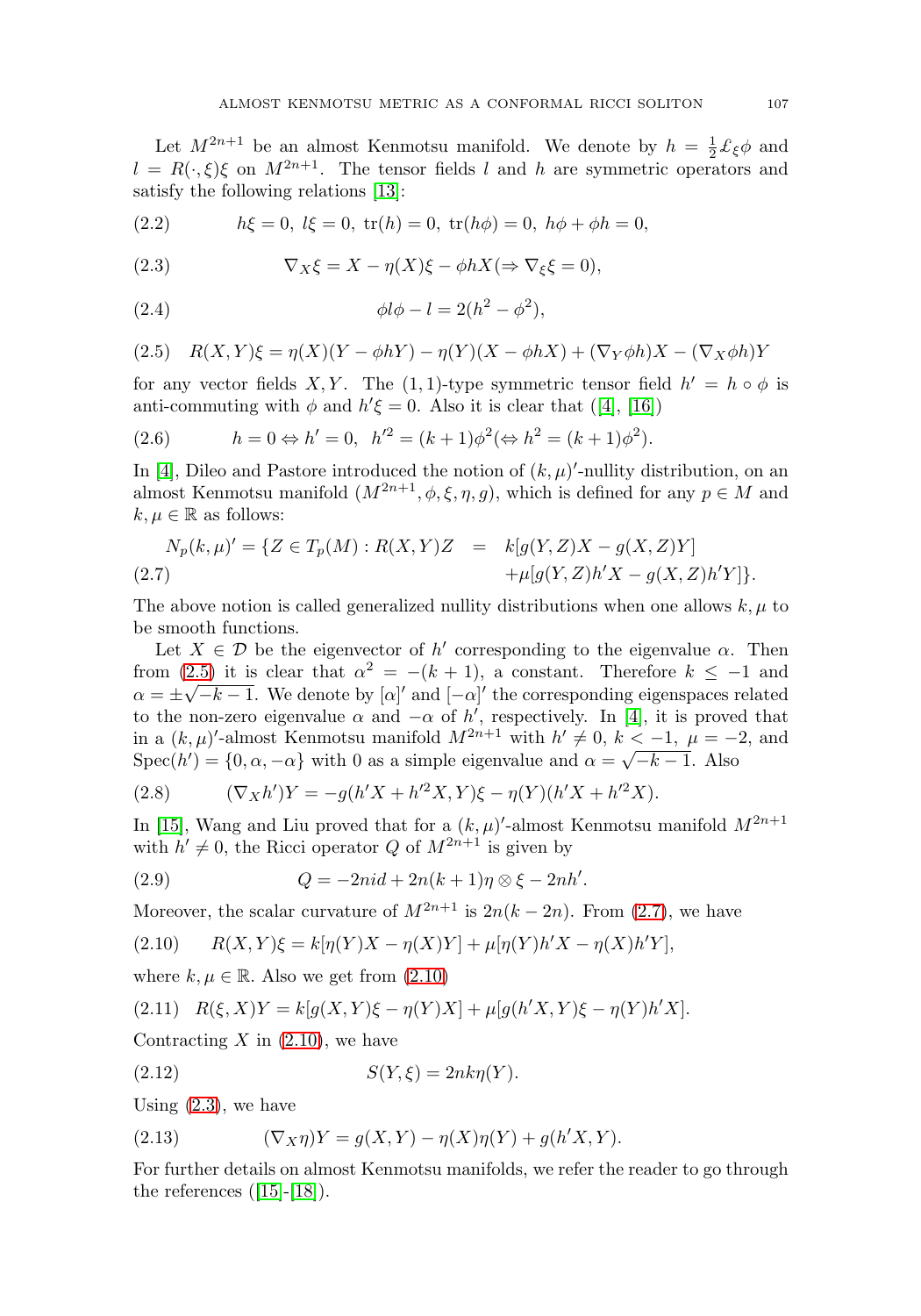# 3. Conformal Ricci soliton

<span id="page-3-0"></span>In this section, we study the conformal Ricci soliton on  $(k,\mu)'$  and generalized  $(k,\mu)'$ -almost Kenmotsu manifolds. Before proving our main theorems, we first prove the following lemmas.

<span id="page-3-1"></span>**Lemma 3.1.** In a  $(k, \mu)'$ -almost Kenmotsu manifold  $M^{2n+1}$  with  $h' \neq 0$ , the following relation holds:

$$
(\nabla_Z S)(X,Y) - (\nabla_X S)(Y,Z) - (\nabla_Y S)(X,Z) = -4n(k+2)g(h'X,Y)\eta(Z).
$$

Proof. From  $(2.9)$ , we have

(3.1) 
$$
S(X,Y) = -2ng(X,Y) + 2n(k+1)\eta(X)\eta(Y) - 2ng(h'X,Y)
$$

for any vector fields X, Y on  $M^{2n+1}$ .

Taking a covariant derivative of the foregoing equation along any vector field Z we have

<span id="page-3-2"></span>(3.2) 
$$
\nabla_Z S(X,Y) = -2n\nabla_Z g(X,Y) + 2n(k+1)(\nabla_Z \eta(X))\eta(Y) +2n(k+1)\eta(X)(\nabla_Z \eta(Y)) - 2n\nabla_Z g(h'X,Y).
$$

Now, we have

$$
(\nabla_Z S)(X,Y) = \nabla_Z S(X,Y) - S(\nabla_Z X,Y) - S(X,\nabla_Z Y).
$$

Using  $(3.1)$  and  $(3.2)$  in the foregoing equation, we obtain

<span id="page-3-3"></span>(3.3) 
$$
(\nabla_Z S)(X,Y) = 2n(k+1)(\nabla_Z \eta)X)\eta(Y) + 2n(k+1)\eta(X)(\nabla_Z \eta)Y
$$

$$
-2ng((\nabla_Z h')X,Y).
$$

Now, using  $(2.8)$  and  $(2.13)$  in  $(3.3)$  we obtain

<span id="page-3-4"></span>
$$
(\nabla_Z S)(X, Y) = 2n(k+1)\eta(Y)(g(X, Z) - \eta(X)\eta(Z) + g(h'X, Z))
$$
  
+2n(k+1)\eta(X)(g(Y, Z) - \eta(Y)\eta(Z) + g(h'Y, Z))  
+2ngh'Z + h'^2Z, X)\eta(Y) + 2n\eta(X)g(h'Z + h'^2Z, Y).

Similarly, we obtain the following:

$$
(\nabla_X S)(Y, Z) = 2n(k+1)\eta(Z)(g(X, Y) - \eta(X)\eta(Y) + g(h'X, Y))
$$
  
+2n(k+1)\eta(Y)(g(X, Z) - \eta(X)\eta(Z) + g(h'X, Z))  
+2ngh'X + h'^2X, Y)\eta(Z) + 2n\eta(Y)g(h'X + h'^2X, Z)

and

<span id="page-3-5"></span>
$$
(\nabla_Y S)(X, Z) = 2n(k+1)\eta(Z)(g(X, Y) - \eta(X)\eta(Y) + g(h'X, Y))
$$
  
+2n(k+1)\eta(X)(g(Y, Z) - \eta(Y)\eta(Z) + g(h'Y, Z))  
+2ngh'Y + h'^2Y, X)\eta(Z) + 2n\eta(X)g(h'Y + h'^2Y, Z).

Using  $(3.4)-(3.6)$  $(3.4)-(3.6)$  $(3.4)-(3.6)$ , we infer that

<span id="page-3-6"></span>(3.7) 
$$
(\nabla_Z S)(X, Y) - (\nabla_X S)(Y, Z) - (\nabla_Y S)(X, Z)
$$

$$
= -4n(k+1)\eta(Z)(g(X, Y) - \eta(X)\eta(Y) + g(h'X, Y))
$$

$$
-4ng(h'X + h'^2X, Y)\eta(Z),
$$

where the symmetry of  $h'$  is used. Now, using  $(2.6)$  and then  $(2.1)$  in  $(3.7)$  we complete the proof.  $\Box$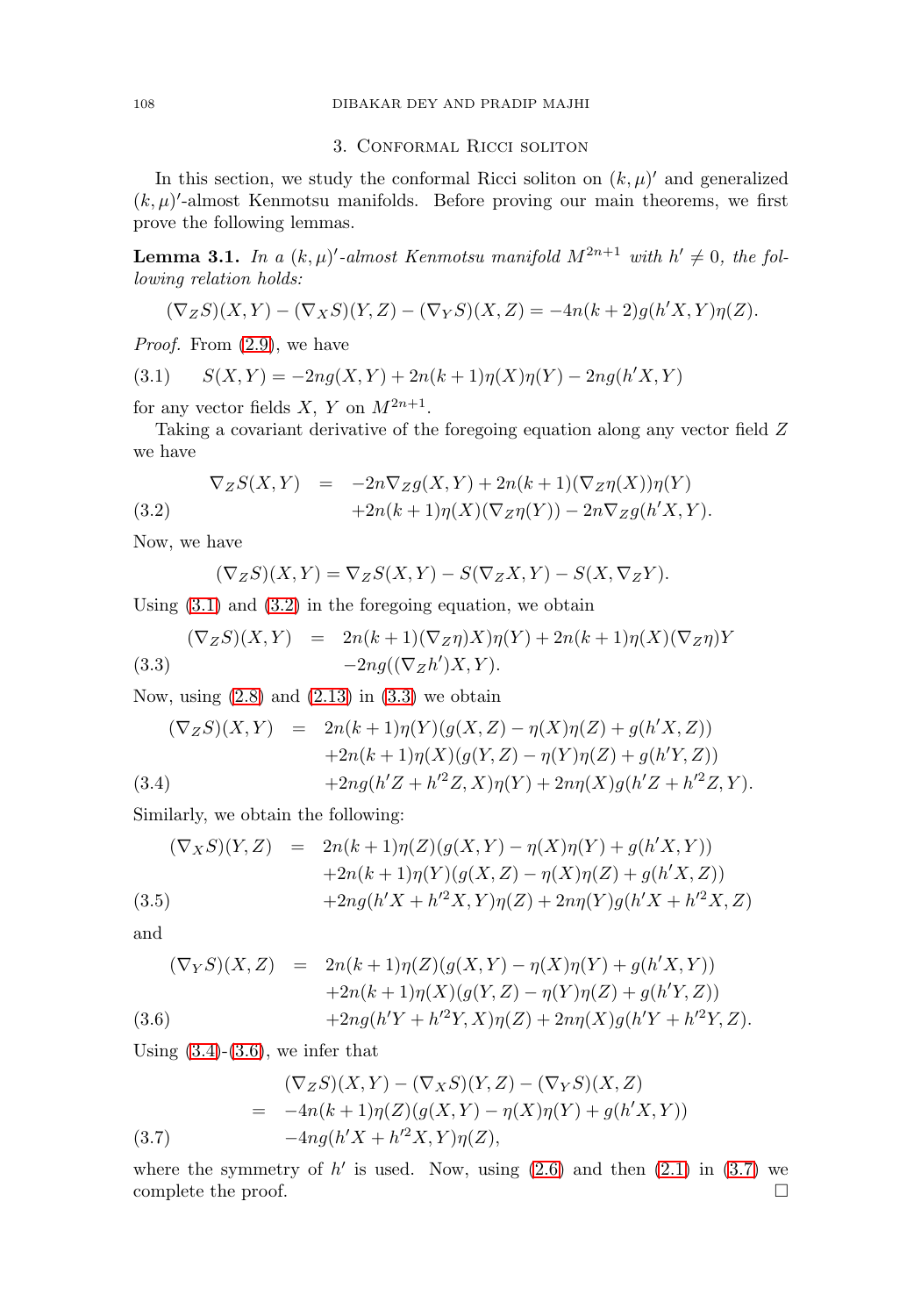<span id="page-4-4"></span>**Lemma 3.2.** In a  $(k,\mu)'$ -almost Kenmotsu manifold  $M^{2n+1}$ ,  $(\pounds_X h')Y = 0$  for any  $X, Y \in [\alpha]'$  or  $X, Y \in [-\alpha]'$ , where  $Spec(h') = \{0, \alpha, -\alpha\}.$ 

*Proof.* We consider a local orthonormal basis  $\{\xi, e_i, \phi e_i\}, i = 1, 2, \ldots, n$  with  $e_i \in$  $[\alpha]'$  for  $M^{2n+1}$  and for any  $X, Y \in [\alpha]'$ , we have

$$
\nabla_X Y = \sum_i g(\nabla_X Y, e_i) e_i + g(\nabla_X Y, \xi) \xi
$$
  
= 
$$
\sum_i g(\nabla_X Y, e_i) e_i - (1 + \alpha) g(X, Y) \xi.
$$

For details of the above equation, see Proposition 4.1 of [\[4\]](#page-10-3). Now,

$$
\begin{aligned}\n(\pounds_X h')Y &= \pounds_X h'Y - h'(\pounds_X Y) \\
&= \alpha \pounds_X Y - h'(\pounds_X Y) \\
&= \alpha (\nabla_X Y - \nabla_Y X) - h'(\nabla_X Y - \nabla_Y X) \\
&= \alpha (\nabla_X Y - \sum_i g(\nabla_X Y, e_i) e_i) - \alpha (\nabla_Y X - \sum_i g(\nabla_Y X, e_i) e_i) \\
&= -\alpha (1 + \alpha) g(X, Y) \xi + \alpha (1 + \alpha) g(X, Y) \xi \\
&= 0.\n\end{aligned}
$$

Similarly, one can prove the same when  $X, Y \in [-\alpha]'$ . Hence, the proof is complete.  $\Box$ 

<span id="page-4-5"></span>**Theorem 3.3.** A  $(k, \mu)'$ -almost Kenmotsu manifold  $M^{2n+1}$  with  $h' \neq 0$  admitting conformal Ricci soliton  $(q, V, \lambda)$  is locally isometric to  $\mathbb{H}^{n+1}(-4) \times \mathbb{R}^n$  or the conformal Ricci soliton (i) expanding, (ii) steady, or (iii) shrinking according to whether the non-dynamical scalar field p is

(i) 
$$
p < -4nk - \frac{2}{2n+1}
$$
,  
\n(ii)  $p = -4nk - \frac{2}{2n+1}$ ,  
\n(iii)  $p > \frac{8n^2 + 4n - 2}{2n+1}$ .

*Proof.* From  $(1.1)$  we have

<span id="page-4-3"></span>(3.8) 
$$
(\pounds_V g)(X, Y) + 2S(X, Y) = [2\lambda - (p + \frac{2}{2n+1})]g(X, Y).
$$

Differentiating the above equation covariantly along any vector field Z we get

<span id="page-4-1"></span>(3.9) 
$$
(\nabla_Z \mathcal{L}_V g)(X, Y) = -2(\nabla_Z S)(X, Y).
$$

It is well known that ([\[19,](#page-11-11) p. 23])

$$
(\mathcal{L}_V \nabla_X g - \mathcal{L}_X \nabla_V g - \nabla_{[V,X]} g)(Y,Z) = -g((\mathcal{L}_V \nabla)(X,Y),Z) - g((\mathcal{L}_V \nabla)(X,Z),Y).
$$
  
Since *g* is parallel with respect to the Levi-Civita connection  $\nabla$ , then the above

relation becomes

<span id="page-4-0"></span>
$$
(3.10) \quad (\nabla_X \pounds_V g)(Y, Z) = g((\pounds_V \nabla)(X, Y), Z) + g((\pounds_V \nabla)(X, Z), Y).
$$

Since  $\mathcal{L}_V \nabla$  is symmetric, then it follows from [\(3.10\)](#page-4-0) that

<span id="page-4-2"></span>(3.11) 
$$
g((\pounds_V \nabla)(X, Y), Z) = \frac{1}{2} (\nabla_X \pounds_V g)(Y, Z) + \frac{1}{2} (\nabla_Y \pounds_V g)(X, Z) - \frac{1}{2} (\nabla_Z \pounds_V g)(X, Y).
$$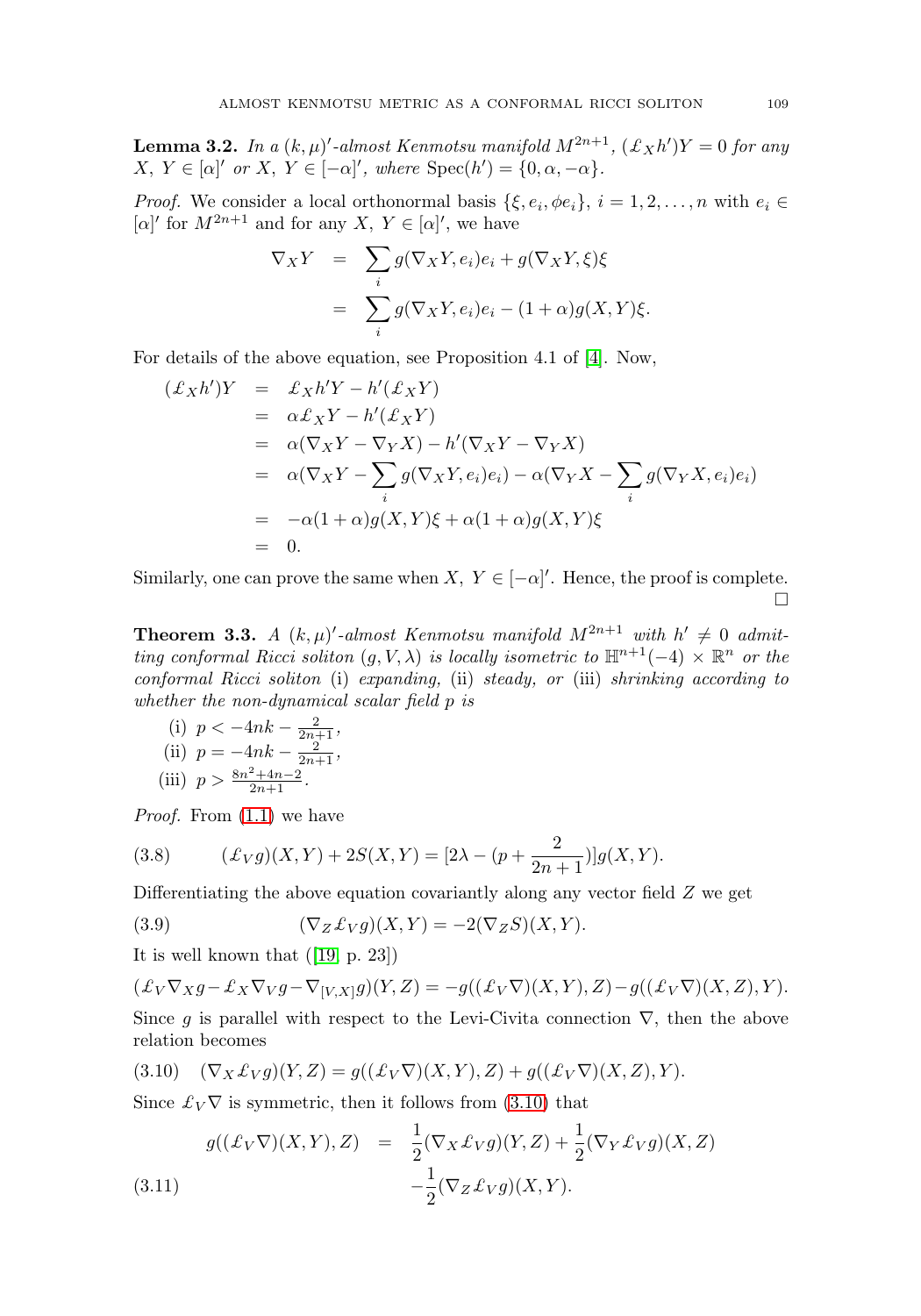Using  $(3.9)$  in  $(3.11)$  we have

<span id="page-5-0"></span>(3.12) 
$$
g((\pounds_V \nabla)(X,Y),Z) = (\nabla_Z S)(X,Y) - (\nabla_X S)(Y,Z) - (\nabla_Y S)(X,Z).
$$

Now using Lemma [3.1](#page-3-1) in [\(3.12\)](#page-5-0) we have

<span id="page-5-1"></span>
$$
g((\pounds_V \nabla)(X,Y),Z) = -4n(k+2)g(h'X,Y)\eta(Z),
$$

which implies

(3.13) 
$$
(\pounds_V \nabla)(X, Y) = -4n(k+2)g(h'X, Y)\xi.
$$

Substituting  $Y = \xi$  in [\(3.13\)](#page-5-1) we get  $(\mathcal{L}_V \nabla)(X, \xi) = 0$ . From this we obtain  $\nabla_Y(\mathcal{L}_V \nabla)(X,\xi) = 0$ . This gives

<span id="page-5-2"></span>
$$
(3.14) \qquad (\nabla_Y \pounds_V \nabla)(X,\xi) + (\pounds_V \nabla)(\nabla_Y X,\xi) + (\pounds_V \nabla)(X,\nabla_Y \xi) = 0.
$$

Using  $(\mathcal{L}_V \nabla)(X, \xi) = 0$ , [\(3.12\)](#page-5-0), and [\(2.3\)](#page-2-3) in [\(3.14\)](#page-5-2) we infer that

(3.15) 
$$
(\nabla_Y \pounds_V \nabla)(X,\xi) = 4n(k+2)(g(h'X,Y) + g(h'^2X,Y))\xi.
$$

Using the foregoing equation in the following formula ([\[19,](#page-11-11) p. 23])

<span id="page-5-6"></span>
$$
(\pounds_V R)(X,Y)Z = (\nabla_X \pounds_V \nabla)(Y,Z) - (\nabla_Y \pounds_V \nabla)(X,Z),
$$

we obtain

(3.16) 
$$
(\pounds_V R)(X,\xi)\xi = (\nabla_X \pounds_V \nabla)(\xi,\xi) - (\nabla_{\xi} \pounds_V \nabla)(X,\xi) = 0.
$$

Now, substituting  $Y = \xi$  in [\(3.8\)](#page-4-3) and using [\(2.12\)](#page-2-8) we have

<span id="page-5-3"></span>(3.17) 
$$
(\pounds_V g)(X,\xi) = [2\lambda - (p + \frac{2}{2n+1}) - 4nk]\eta(X).
$$

Lie-differentiating  $g(X, \xi) = \eta(X)$  along V and using [\(3.17\)](#page-5-3) we obtain

<span id="page-5-4"></span>(3.18) 
$$
(\pounds_V \eta)X - g(X, \pounds_V \xi) - [2\lambda - (p + \frac{2}{2n+1}) - 4nk]\eta(X) = 0.
$$

From [\(3.18\)](#page-5-4), after putting  $X = \xi$  we can easily obtain that

(3.19) 
$$
\eta(\pounds_V \xi) = [\lambda - (\frac{p}{2} + \frac{1}{2n+1}) - 2nk].
$$

From [\(2.10\)](#page-2-2), we have

<span id="page-5-5"></span>(3.20) 
$$
R(X,\xi)\xi = k(X - \eta(X)\xi) - 2h'X.
$$

Now, using [\(3.18\)](#page-5-4)-[\(3.20\)](#page-5-5) and [\(2.10\)](#page-2-2)-[\(2.11\)](#page-2-9) we obtain

<span id="page-5-7"></span>
$$
(\pounds_V R)(X,\xi)\xi = \pounds_V R(X,\xi)\xi - R(\pounds_V X,\xi)\xi - R(X,\pounds_V \xi)\xi - R(X,\xi)\pounds_V \xi
$$
  
=  $k[2\lambda - (p + \frac{2}{2n+1}) - 4nk](X - \eta(X)\xi) - 2(\pounds_V h')X$   
-2[2\lambda - (p + \frac{2}{2n+1}) - 4nk]h'X - 2n\eta(X)h'(\pounds\_V \xi)  
(3.21)  $-2g(h'X,\pounds_V \xi)\xi.$ 

Equating  $(3.16)$  and  $(3.21)$  and then taking an inner product with Y yields

$$
k[2\lambda - (p + \frac{2}{2n+1}) - 4nk](g(X, Y) - \eta(X)\eta(Y))
$$
  
-2g((\pounds\_V h')X, Y) - 2[2\lambda - (p + \frac{2}{2n+1}) - 4nk]g(h'X, Y)  
-2n\eta(X)g(h'(\pounds\_V \xi), Y) - 2g(h'X, \pounds\_V \xi)\eta(Y) = 0.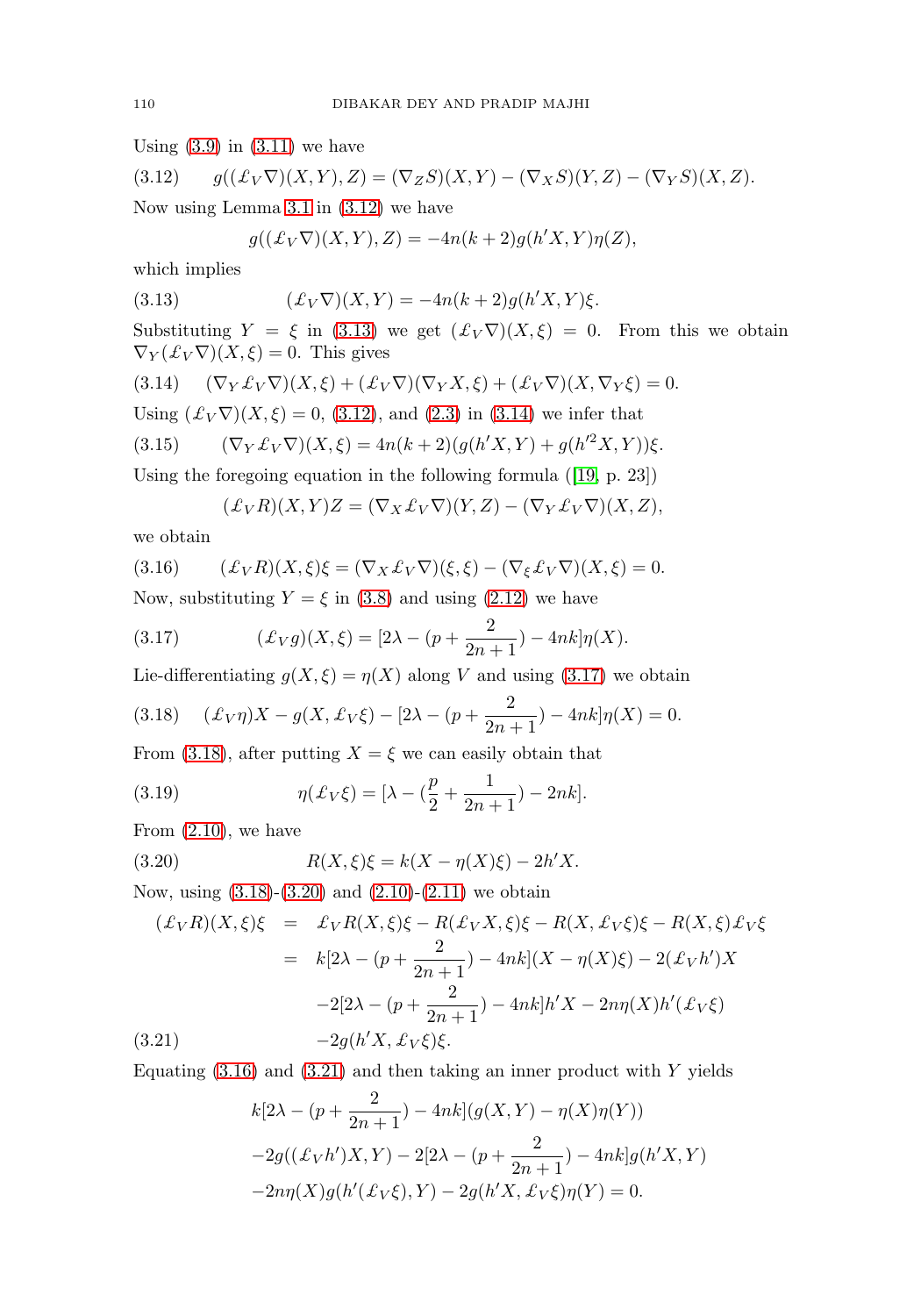Replacing X by  $\phi X$  in the above equation, we infer that

<span id="page-6-0"></span>(3.22) 
$$
k[2\lambda - (p + \frac{2}{2n+1}) - 4nk]g(\phi X, Y) - 2g((\pounds_V h')\phi X, Y)
$$

$$
-2[2\lambda - (p + \frac{2}{2n+1}) - 4nk]g(h'\phi X, Y) = 0.
$$

Letting  $X \in [-\alpha]'$  and  $V \in [\alpha]'$ , then  $\phi X \in [\alpha]'$ . Then from [\(3.22\)](#page-6-0), we have

<span id="page-6-1"></span>(3.23) 
$$
(k-2\alpha)[2\lambda - (p+\frac{2}{2n+1}) - 4nk]g(\phi X, Y) - 2g((\pounds_V h')\phi X, Y) = 0.
$$

Since,  $V, \phi X \in [\alpha]'$ , using Lemma [3.2](#page-4-4) we have  $(\mathcal{L}_V h')\phi X = 0$ . Therefore, equation [\(3.23\)](#page-6-1) reduces to

$$
(k - 2\alpha)[2\lambda - (p + \frac{2}{2n+1}) - 4nk]g(\phi X, Y) = 0,
$$

which implies either  $k = 2\alpha$  or  $2\lambda = (p + \frac{2}{2n+1}) + 4nk$ .

Case 1. If  $k = 2\alpha$ , then from  $\alpha^2 = -(k+1)$  we get  $\alpha = -1$  and hence  $k = -2$ . Then from Proposition 4.2 of [\[4\]](#page-10-3), we have

$$
R(X_{\alpha}, Y_{\alpha})Z_{\alpha} = 0
$$

and

$$
R(X_{-\alpha}, Y_{-\alpha})Z_{-\alpha} = -4[g(Y_{-\alpha}, Z_{-\alpha})X_{-\alpha} - g(X_{-\alpha}, Z_{-\alpha})Y_{-\alpha}]
$$

for any  $X_{\alpha}, Y_{\alpha}, Z_{\alpha} \in [\alpha]'$  and  $X_{-\alpha}, Y_{-\alpha}, Z_{-\alpha} \in [-\alpha]'$ . Also noticing  $\mu = -2$  it follows from Proposition 4.3 of [\[4\]](#page-10-3) that  $K(X,\xi) = -4$  for any  $X \in [-\alpha]'$  and  $K(X,\xi) = 0$  for any  $X \in [\alpha]'$ . Again from Proposition 4.3 of [\[4\]](#page-10-3) we see that  $K(X,Y) = -4$  for any  $X, Y \in [-\alpha]'$  and  $K(X,Y) = 0$  for any  $X, Y \in [\alpha]'$ . As is shown in [\[4\]](#page-10-3) the distribution  $[\xi] \oplus [\alpha]'$  is integrable with totally geodesic leaves and the distribution  $[-\alpha]'$  is integrable with totally umbilical leaves by  $H = -(1-\alpha)\xi$ , where H is the mean curvature tensor field for the leaves of  $[-\alpha]'$  immersed in  $M^{2n+1}$ . Here  $\alpha = -1$ ; then the two orthogonal distributions  $[\xi] \oplus [\alpha]'$  and  $[-\alpha]'$ are both integrable with totally geodesic leaves immersed in  $M^{2n+1}$ . Then we can say that  $M^{2n+1}$  is locally isometric to  $\mathbb{H}^{n+1}(-4) \times \mathbb{R}^n$ .

Case 2. Let  $2\lambda = (p + \frac{2}{2n+1}) + 4nk$ . Now, the conformal Ricci soliton is expanding, steady, or shrinking according to whether  $\lambda < 0$ ,  $\lambda = 0$ , or  $\lambda > 0$ , respectively. Therefore, the conformal Ricci soliton is expanding when  $p < -4nk - \frac{2}{2n+1}$ , steady when  $p = -4nk - \frac{2}{2n+1}$ , and shrinking when  $p > \frac{8n^2+4n-2}{2n+1}$ , where the fact  $k \leq -1$ is used in the case of shrinking. This completes the proof.  $\Box$ 

**Theorem 3.4.** If  $(g, \xi, \lambda)$  is a conformal Ricci soliton in a generalized  $(k, \mu)'$ -almost Kenmotsu manifold  $M^{2n+1}$ , then  $M^{2n+1}$  is  $\eta$ -Einstein and  $\lambda = \frac{p}{2} + \frac{1}{2n+1} + 2nk$ .

*Proof.* Since  $(g, \xi, \lambda)$  is a conformal Ricci soliton in  $M^{2n+1}$ , we have from [\(1.1\)](#page-1-2)

<span id="page-6-3"></span>(3.24) 
$$
(\pounds_{\xi}g)(X,Y) + 2S(X,Y) = [2\lambda - (p + \frac{2}{2n+1})]g(X,Y).
$$

Now, using [\(2.3\)](#page-2-3) we obtain

<span id="page-6-2"></span>(3.25) 
$$
(\mathcal{L}_{\xi}g)(X,Y) = g(\nabla_X \xi, Y) + g(\nabla_Y \xi, X)
$$

$$
= 2g(X,Y) - 2\eta(X)\eta(Y) - 2g(\phi hX, Y).
$$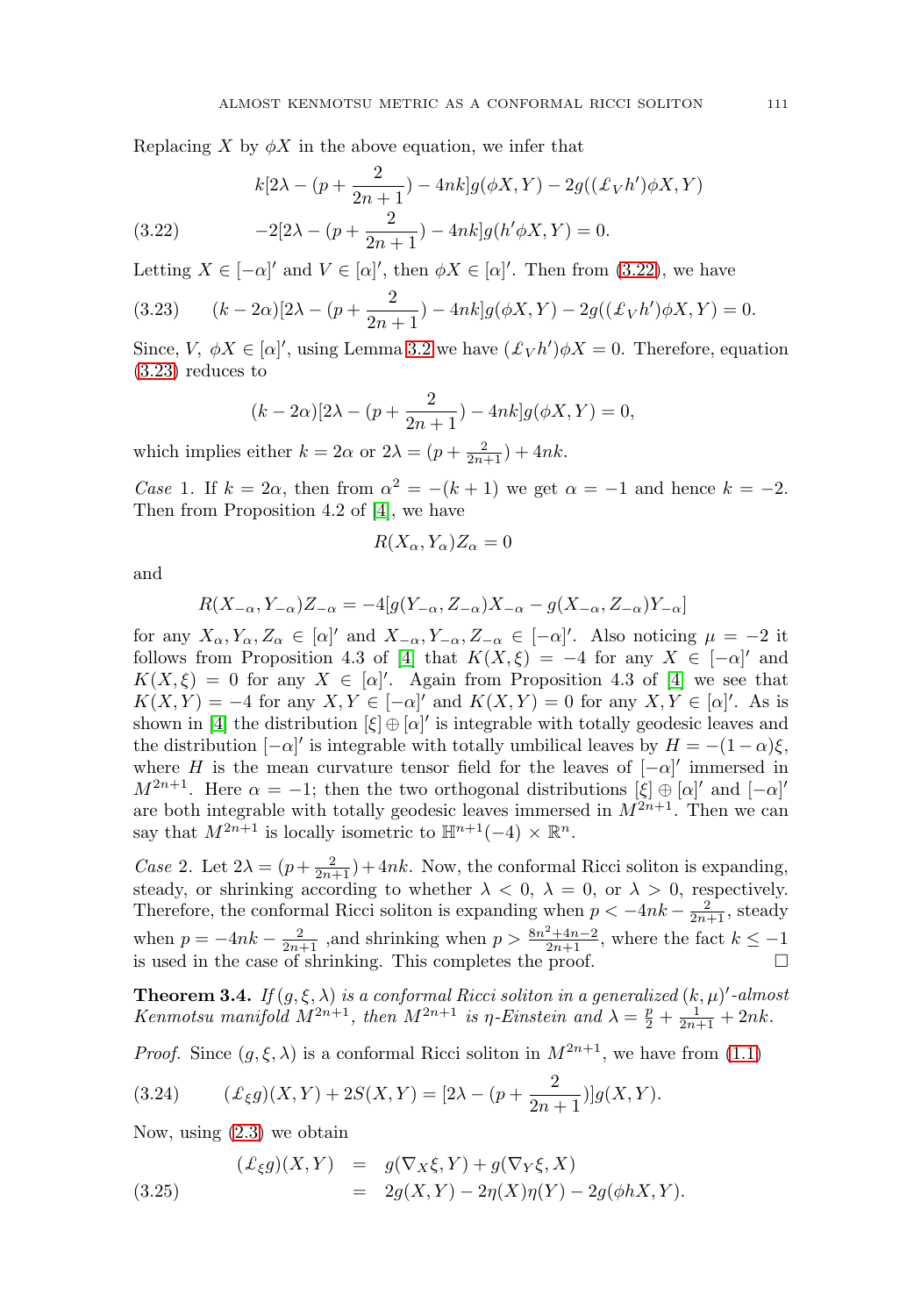Substituting  $(3.25)$  in  $(3.24)$  we get

<span id="page-7-2"></span>(3.26) 
$$
2g(X,Y) - 2\eta(X)\eta(Y) - 2g(\phi hX,Y) + 2S(X,Y)
$$

$$
= [2\lambda - (p + \frac{2}{2n+1})]g(X,Y).
$$

From  $(2.9)$ , we get

(3.27) 
$$
g(\phi hX, Y) = \frac{1}{2n}S(X, Y) + g(X, Y) - (k+1)\eta(X)\eta(Y).
$$

Now, substituting [\(3.27\)](#page-7-1) in [\(3.26\)](#page-7-2) we get

<span id="page-7-1"></span>
$$
S(X,Y) = \frac{n[2\lambda - (p + \frac{2}{2n+1})]}{2n-1}g(X,Y) - \frac{2nk}{2n-1}\eta(X)\eta(Y),
$$

which shows that the manifold is  $\eta$ -Einstein.

Putting  $X = Y = \xi$  in the foregoing equation, we obtain

$$
2nk = \frac{n[2\lambda - (p + \frac{2}{2n+1})]}{2n-1} - \frac{2nk}{2n-1}.
$$

<span id="page-7-0"></span>From above, it follows that  $\lambda = \frac{p}{2} + \frac{1}{2n+1} + 2nk$ .

# 4. Conformal gradient Ricci soliton

In this section we consider a conformal gradient Ricci soliton in the framework of  $(k, \mu)'$ -almost Kenmotsu manifolds. If V is any vector field collinear with  $\xi$ , then there is a smooth function b on M such that  $V = b\xi$ . In this case,  $h'V = 0$ . Here we prove the following theorem.

<span id="page-7-6"></span>**Theorem 4.1.** A  $(k, \mu)'$ -almost Kenmotsu manifold  $M^{2n+1}$  does not admit conformal gradient Ricci soliton  $(q, V, \lambda)$  with V collinear with the characteristic vector  $field \xi$ .

The proof of the above theorem relies on the following lemma.

**Lemma 4.2.** In a  $(k,\mu)'$ -almost Kenmotsu manifold  $M^{2n+1}$  admitting conformal gradient Ricci soliton  $(g, V, \lambda)$ , the following relation holds:

<span id="page-7-7"></span>(4.1) 
$$
R(X,Y)Df = 2n(k+2)(\eta(X)h'Y - \eta(Y)h'X),
$$

where  $f: M^{2n+1} \to \mathbb{R}$  is a smooth function such that  $V = Df$ , D is the gradient operator.

Proof. From [\(1.2\)](#page-1-3) we can write

<span id="page-7-4"></span>(4.2) 
$$
\nabla_X Df = [\lambda - (\frac{p}{2} + \frac{1}{2n+1})]X - QX.
$$

Taking the covariant derivative of the above equation along  $Y$  we get

<span id="page-7-3"></span>(4.3) 
$$
\nabla_Y \nabla_X Df = [\lambda - (\frac{p}{2} + \frac{1}{2n+1})] \nabla_Y X - \nabla_Y QX.
$$

Interchanging  $X$  and  $Y$  in  $(4.3)$  we get

(4.4) 
$$
\nabla_X \nabla_Y Df = [\lambda - (\frac{p}{2} + \frac{1}{2n+1})] \nabla_X Y - \nabla_X QY.
$$

Again, from [\(4.2\)](#page-7-4) we obtain

<span id="page-7-5"></span>(4.5) 
$$
\nabla_{[X,Y]}Df = [\lambda - (\frac{p}{2} + \frac{1}{2n+1})](\nabla_X Y - \nabla_Y X) - Q(\nabla_X Y - \nabla_Y X).
$$

 $\Box$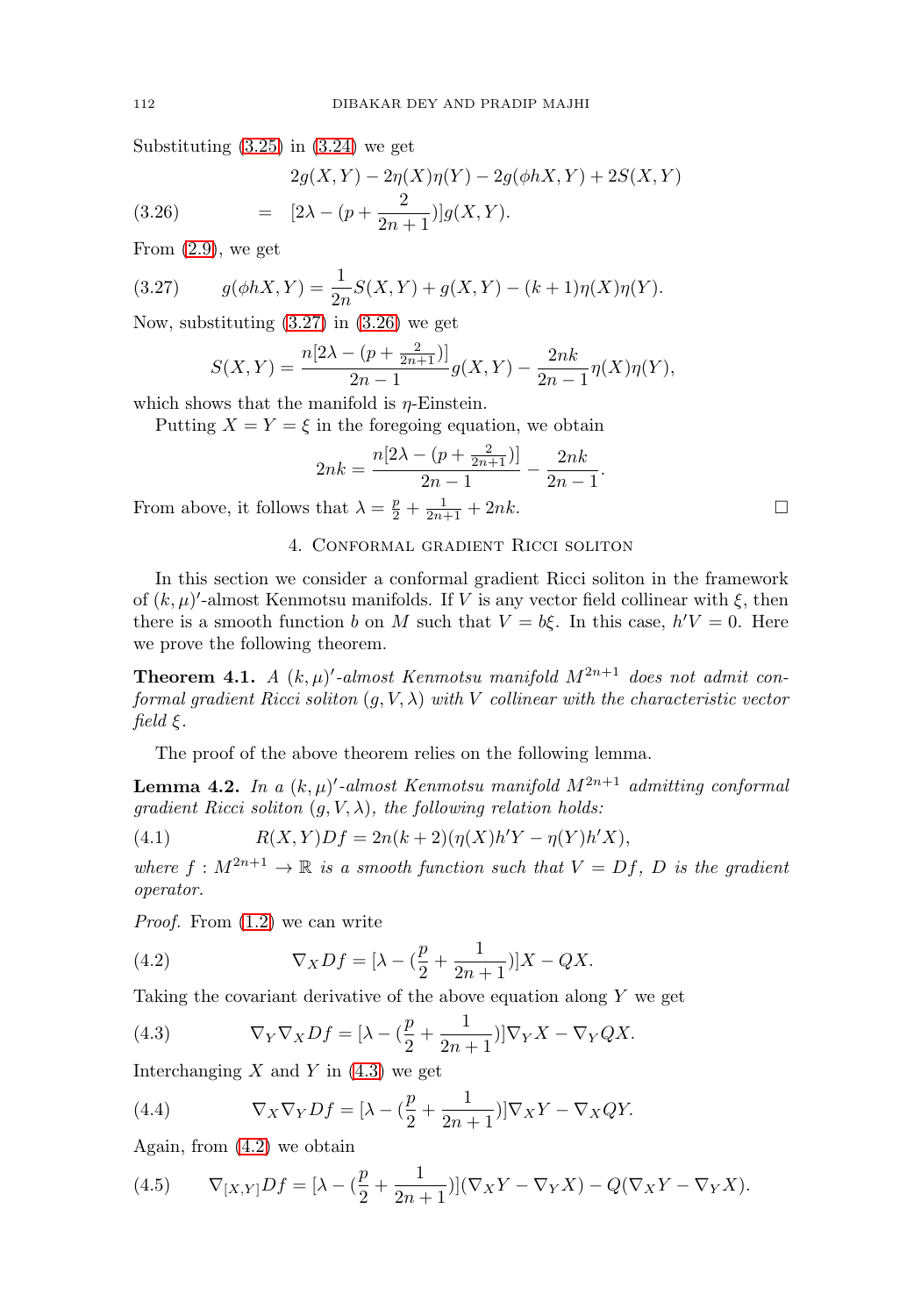Using  $(4.3)-(4.5)$  $(4.3)-(4.5)$  $(4.3)-(4.5)$  in the following:

<span id="page-8-0"></span>
$$
R(X,Y)Df = \nabla_X \nabla_Y Df - \nabla_Y \nabla_X Df - \nabla_{[X,Y]} Df
$$

we obtain

(4.6) 
$$
R(X,Y)Df = (\nabla_Y Q)X - (\nabla_X Q)Y.
$$

Now, using [\(2.8\)](#page-2-5), [\(2.9\)](#page-2-4), and [\(2.13\)](#page-2-6) we obtain

$$
(\nabla_Y Q)X = \nabla_Y QX - Q(\nabla_Y X) \n= 2n(k+1)(g(X,Y) - \eta(X)\eta(Y) + g(h'X,Y))\xi \n+2n(k+1)\eta(X)(Y - \eta(Y)\xi - \phi hY) + 2ng(h'Y + h'^2Y, X)\xi \n+2n\eta(X)(h'Y + h'^2Y).
$$

Interchanging X and Y in the above equation we obtain  $(\nabla_X Q)Y$ . Now, substituting  $(\nabla_Y Q)X$  and  $(\nabla_X Q)Y$  in [\(4.6\)](#page-8-0) and using [\(2.6\)](#page-2-7) we complete the proof.  $\Box$ 

*Proof of Theorem [4.1](#page-7-6).* Putting  $X = \xi$  in [\(4.1\)](#page-7-7) we have

<span id="page-8-1"></span>
$$
R(\xi, Y)Df = 2n(k+2)h'Y,
$$

which implies

(4.8) 
$$
g(R(\xi, Y)Df, X) = 2n(k+2)g(h'Y, X).
$$

Again, using [\(2.11\)](#page-2-9) we have

<span id="page-8-2"></span>(4.9)  
\n
$$
g(R(\xi, Y)Df, X) = -g(R(\xi, Y)X, Df)
$$
\n
$$
= -kg(X, Y)(\xi f) + k\eta(X)(Yf)
$$
\n
$$
+2g(h'X, Y)(\xi f) - 2\eta(X)((h'Y)f).
$$

From  $(4.8)$  and  $(4.9)$  we get

$$
-kg(X,Y)(\xi f) + k\eta(X)(Yf) + 2g(h'X,Y)(\xi f) - 2\eta(X)((h'Y)f)
$$
  
= 2n(k+2)g(h'Y,X).

Antisymmetrizing the foregoing equation we obtain

<span id="page-8-3"></span>(4.10) 
$$
k\eta(X)(Yf) - k\eta(Y)(Xf) - 2\eta(X)((h'Y)f) + 2\eta(Y)((h'X)f) = 0.
$$
  
Now  $(h'X)f = a(h'X, Df) = a(X, h'(Df)) = 0$  for any vector field X as h'

Now,  $(h'X)f = g(h'X, Df) = g(X, h'(Df)) = 0$  for any vector field X as  $h'V =$  $h'(Df) = 0$  by hypothesis. Hence, from  $(4.10)$  we get

<span id="page-8-4"></span>
$$
\eta(X)(Yf) - \eta(Y)(Xf) = 0,
$$

as  $k \leq -1$ . Putting  $X = \xi$  in the above equation we obtain

$$
(4.11)\t\t Df = (\xi f)\xi.
$$

Differentiating  $(4.11)$  covariantly along X, we obtain

<span id="page-8-5"></span>(4.12) 
$$
\nabla_X Df = (X(\xi f))\xi + (\xi f)(X - \eta(X)\xi - \phi hX).
$$

Equating  $(4.2)$  and  $(4.12)$  we obtain

<span id="page-8-6"></span>(4.13) 
$$
QX = ([\lambda - (\frac{p}{2} + \frac{1}{2n+1})] + (\xi f))X + ((\xi f)\eta(X) - X(\xi f))\xi + (\xi f)\phi hX.
$$

Comparing [\(2.9\)](#page-2-4) and [\(4.13\)](#page-8-6) we have the following:

<span id="page-8-7"></span>(4.14) 
$$
[\lambda - (\frac{p}{2} + \frac{1}{2n+1})] + (\xi f) = -2n,
$$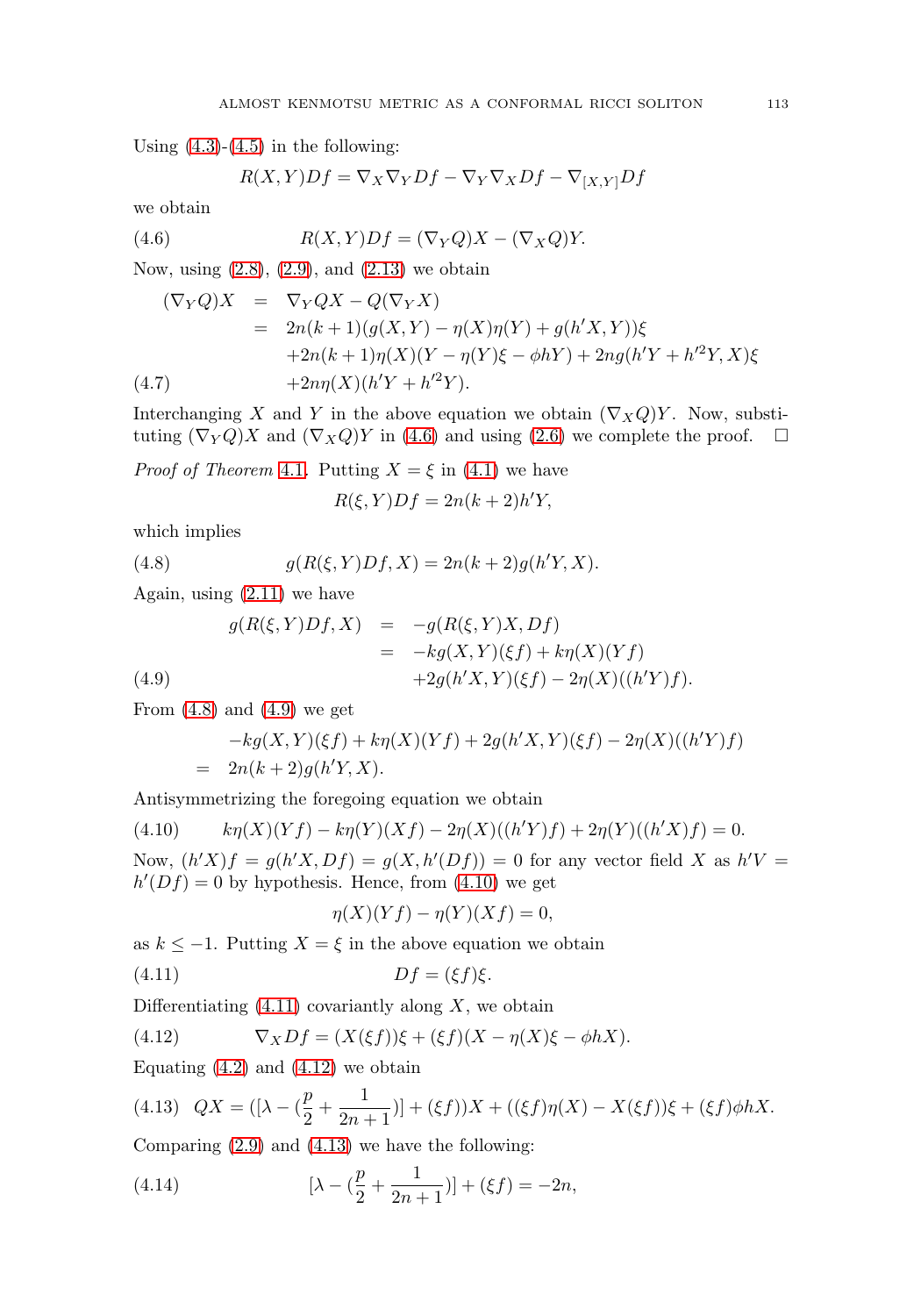<span id="page-9-1"></span>(4.15) 
$$
(\xi f)\eta(X) - X(\xi f) = 2n(k+1)\eta(X),
$$

<span id="page-9-0"></span>
$$
(4.16)\qquad \qquad (\xi f) = 2.
$$

Using [\(4.16\)](#page-9-0) in [\(4.14\)](#page-8-7) we get  $2\lambda - (p + \frac{2}{2n+1}) = -4n - 4$  which implies  $\lambda = p + 1$ <br> $p + 1$  $\frac{p}{2} + \frac{1}{2n+1} - 2n - 2$ . Again using [\(4.16\)](#page-9-0) in [\(4.15\)](#page-9-1) we get  $2\eta(X) = 2n(k+1)\eta(X)$ for any vector field X which implies  $k = -1 + \frac{1}{n} > -1$  which is a contradiction as  $k \leq -1$ . Hence, a  $(k, \mu)'$ -almost Kenmotsu manifold  $M^{2n+1}$  does not admit conformal gradient Ricci soliton  $(g, V, \lambda)$  such that the potential vector field V is collinear with the characteristic vector field  $\xi$ .

### 5. Example of a 5-dimensional almost Kenmotsu manifold

We consider the 5-dimensional manifold  $M = \{(x, y, z, u, v) \in \mathbb{R}^5\}$ , where  $(x, y, z,$ u, v) are the standard coordinates in  $\mathbb{R}^5$ . Let  $\xi, e_2, e_3, e_4, e_5$  be five vector fields in  $\mathbb{R}^5$  which satisfies [\[4\]](#page-10-3)

$$
[\xi,e_2]=-2e_2,\ [\xi,e_3]=-2e_3,\ [\xi,e_4]=0,\ [\xi,e_5]=0,
$$

 $[e_i, e_j] = 0$ , where  $i, j = 2, 3, 4, 5$ .

Let  $g$  be the Riemannian metric defined by

$$
g(\xi, \xi) = g(e_2, e_2) = g(e_3, e_3) = g(e_4, e_4) = g(e_5, e_5) = 1
$$

and  $g(\xi, e_i) = g(e_i, e_j) = 0$  for  $i \neq j$ ;  $i, j = 2, 3, 4, 5$ .

Let  $\eta$  be the 1-form defined by  $\eta(Z) = g(Z, \xi)$ , for any  $Z \in T(M)$ .

Let  $\phi$  be the (1, 1)-tensor field defined by

$$
\phi(\xi) = 0, \ \phi(e_2) = e_4, \ \phi(e_3) = e_5, \ \phi(e_4) = -e_2, \ \phi(e_5) = -e_3.
$$

Using the linearity of  $\phi$  and g, we have

$$
\eta(\xi) = 1, \ \phi^2(Z) = -Z + \eta(Z)\xi, \ g(\phi Z, \phi U) = g(Z, U) - \eta(Z)\eta(U)
$$

for any  $Z, U \in T(M)$ .

Moreover,  $h' \xi = 0$ ,  $h' e_2 = e_2$ ,  $h' e_3 = e_3$ ,  $h' e_4 = -e_4$ ,  $h' e_5 = -e_5$ .

The Levi-Civita connection  $\nabla$  of the metric tensor g is given by Koszul's formula which is given by

$$
\begin{array}{lcl} 2g(\nabla_XY,Z) & = & Xg(Y,Z)+Yg(Z,X)-Zg(X,Y) \\ & & -g(X,[Y,Z])-g(Y,[X,Z])+g(Z,[X,Y]). \end{array}
$$

Using Koszul's formula we get the following:

$$
\nabla_\xi \xi=0, \; \nabla_\xi e_2=0, \; \nabla_\xi e_3=0, \; \nabla_\xi e_4=0, \; \nabla_\xi e_5=\xi,
$$

$$
\nabla_{e_2}\xi = 2e_2, \ \nabla_{e_2}e_2 = -2\xi, \ \nabla_{e_2}e_3 = 0, \ \nabla_{e_2}e_4 = 0, \ \nabla_{e_2}e_5 = 0,
$$
  
\n
$$
\nabla_{e_3}\xi = 2e_3, \ \nabla_{e_3}e_2 = 0, \ \nabla_{e_3}e_3 = -2\xi, \ \nabla_{e_3}e_4 = 0, \ \nabla_{e_3}e_5 = 0,
$$
  
\n
$$
\nabla_{e_4}\xi = 0, \ \nabla_{e_4}e_2 = 0, \ \nabla_{e_4}e_3 = 0, \ \nabla_{e_4}e_4 = 0, \ \nabla_{e_4}e_5 = 0,
$$

$$
\nabla_{e_5}\xi = 0, \ \nabla_{e_5}e_2 = 0, \ \nabla_{e_5}e_3 = 0, \ \nabla_{e_5}e_4 = 0, \ \nabla_{e_5}e_5 = 0.
$$

In view of the above relations we have

$$
\nabla_X \xi = -\phi^2 X + h'X
$$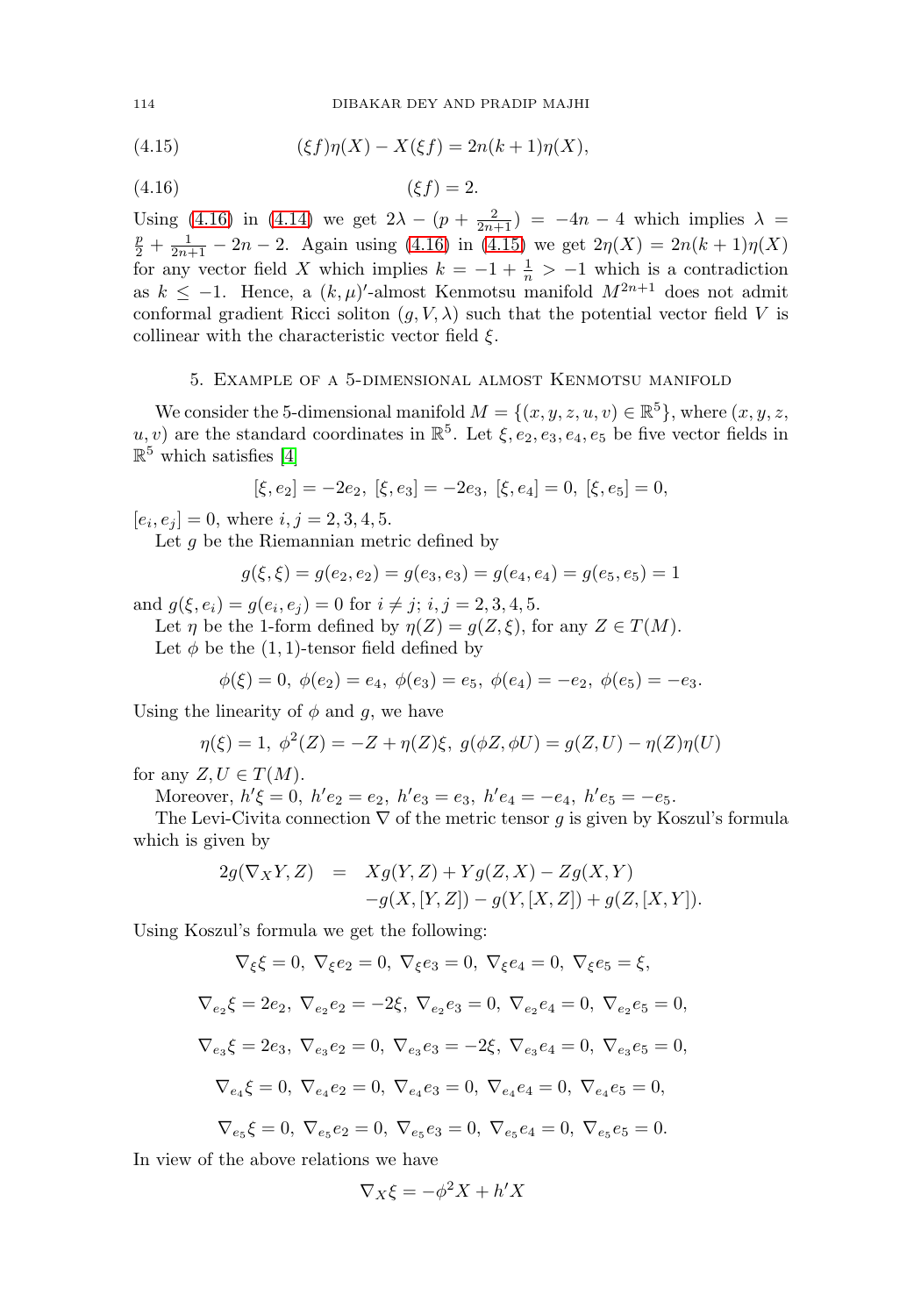for any  $X \in T(M)$ . Therefore, the structure  $(\phi, \xi, \eta, g)$  is an almost contact metric structure such that  $d\eta = 0$  and  $d\Phi = 2\eta \wedge \Phi$ , so that M is an almost Kenmotsu manifold.

By the above results, we can easily obtain the components of the curvature tensor R as follows:

$$
R(\xi, e_2)\xi = 4e_2, \ R(\xi, e_2)e_2 = -4\xi, \ R(\xi, e_3)\xi = 4e_3, \ R(\xi, e_3)e_3 = -4\xi,
$$
  

$$
R(\xi, e_4)\xi = R(\xi, e_4)e_4 = R(\xi, e_5)\xi = R(\xi, e_5)e_5 = 0,
$$
  

$$
R(e_2, e_3)e_2 = 4e_3, \ R(e_2, e_3)e_3 = -4e_2, \ R(e_2, e_4)e_2 = R(e_2, e_4)e_4 = 0,
$$
  

$$
R(e_2, e_5)e_2 = R(e_2, e_5)e_5 = R(e_3, e_4)e_3 = R(e_3, e_4)e_4 = 0,
$$
  

$$
R(e_3, e_5)e_3 = R(e_3, e_5)e_5 = R(e_4, e_5)e_4 = R(e_4, e_5)e_5 = 0.
$$

With the help of the expressions of the curvature tensor we conclude that the characteristic vector field  $\xi$  belongs to the  $(k, \mu)'$ -nullity distribution with  $k = -2$ and  $\mu = -2$ . Therefore, from  $\alpha^2 = -(k+1)$ , we get  $\alpha = \pm 1$ . Without lose of generality we consider  $\alpha = -1$ . Then by the same argument as in Theorem [3.3](#page-4-5) we can say that the manifold is locally isometric to  $\mathbb{H}^3(-4) \times \mathbb{R}^2$ .

Using the expressions of the curvature tensor  $R$  we have

$$
R(X,Y)Z = -4[g(Y,Z)X - g(X,Z)Y].
$$

From the above equation we obtain

$$
S(Y, Z) = -16g(Y, Z),
$$
 which implies  $r = -80$ .

Now, it is easy to see that

$$
(\mathcal{L}_{\xi}g)(\xi,\xi) = (\mathcal{L}_{\xi}g)(e_4,e_4) = (\mathcal{L}_{\xi}g)(e_5,e_5) = 0,
$$
  

$$
(\mathcal{L}_{\xi}g)(e_2,e_2) = (\mathcal{L}_{\xi}g)(e_3,e_3) = 4.
$$

Consider  $V = \xi$  and then tracing [\(1.1\)](#page-1-2) we obtain  $\lambda = \frac{p}{2} + \frac{1}{5} + \frac{76}{5}$ . Hence,  $(g, \xi, \lambda)$ is a conformal Ricci soliton on  $M$ . Thus Theorem [3.3](#page-4-5) is verified.

### **ACKNOWLEDGMENT**

The authors would like to thank the anonymous referee for his or her careful reading and valuable suggestions that have improved the paper.

#### **REFERENCES**

- <span id="page-10-0"></span>[1] Nirabhra Basu and Arindam Bhattacharyya, Conformal Ricci soliton in Kenmotsu manifold, Glob. J. Adv. Res. Class. Mod. Geom. **4** (2015), no. 1, 15–21. M[R3343178](https://www.ams.org/mathscinet-getitem?mr=3343178)
- <span id="page-10-1"></span>[2] David E. Blair, Contact manifolds in Riemannian geometry, Lecture Notes in Mathematics, Vol. 509, Springer-Verlag, Berlin-New York, 1976. M[R0467588](https://www.ams.org/mathscinet-getitem?mr=0467588)
- <span id="page-10-2"></span>[3] David E. Blair, Riemannian geometry of contact and symplectic manifolds, 2nd ed., Progress in Mathematics, vol. 203, Birkhäuser Boston, Inc., Boston, MA, 2010. M[R2682326](https://www.ams.org/mathscinet-getitem?mr=2682326)
- <span id="page-10-3"></span>[4] Giulia Dileo and Anna Maria Pastore, Almost Kenmotsu manifolds and nullity distributions, J. Geom. **93** (2009), no. 1-2, 46–61, DOI 10.1007/s00022-009-1974-2. M[R2501208](https://www.ams.org/mathscinet-getitem?mr=2501208)
- <span id="page-10-4"></span>[5] Giulia Dileo and Anna Maria Pastore, Almost Kenmotsu manifolds with a condition of η-parallelism, Differential Geom. Appl. **27** (2009), no. 5, 671–679, DOI 10.1016/j.difgeo.2009.03.007. M[R2567845](https://www.ams.org/mathscinet-getitem?mr=2567845)
- <span id="page-10-5"></span>[6] Giulia Dileo and Anna Maria Pastore, Almost Kenmotsu manifolds and local symmetry, Bull. Belg. Math. Soc. Simon Stevin **14** (2007), no. 2, 343–354. M[R2341570](https://www.ams.org/mathscinet-getitem?mr=2341570)